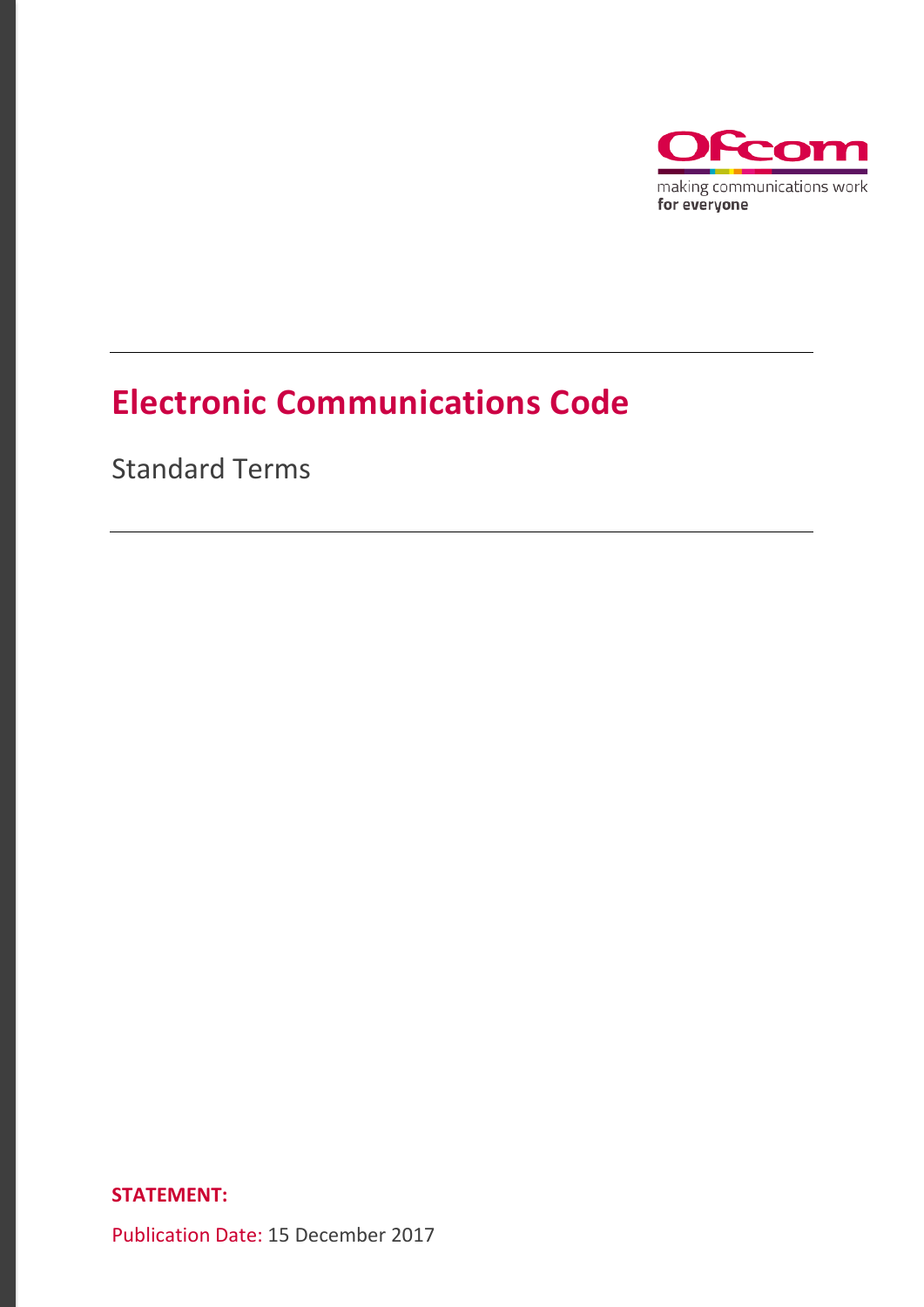# About this document

This document contains Standard Terms which may (but need not) be used by Code operators and landowners or occupiers when negotiating agreements to confer Code rights.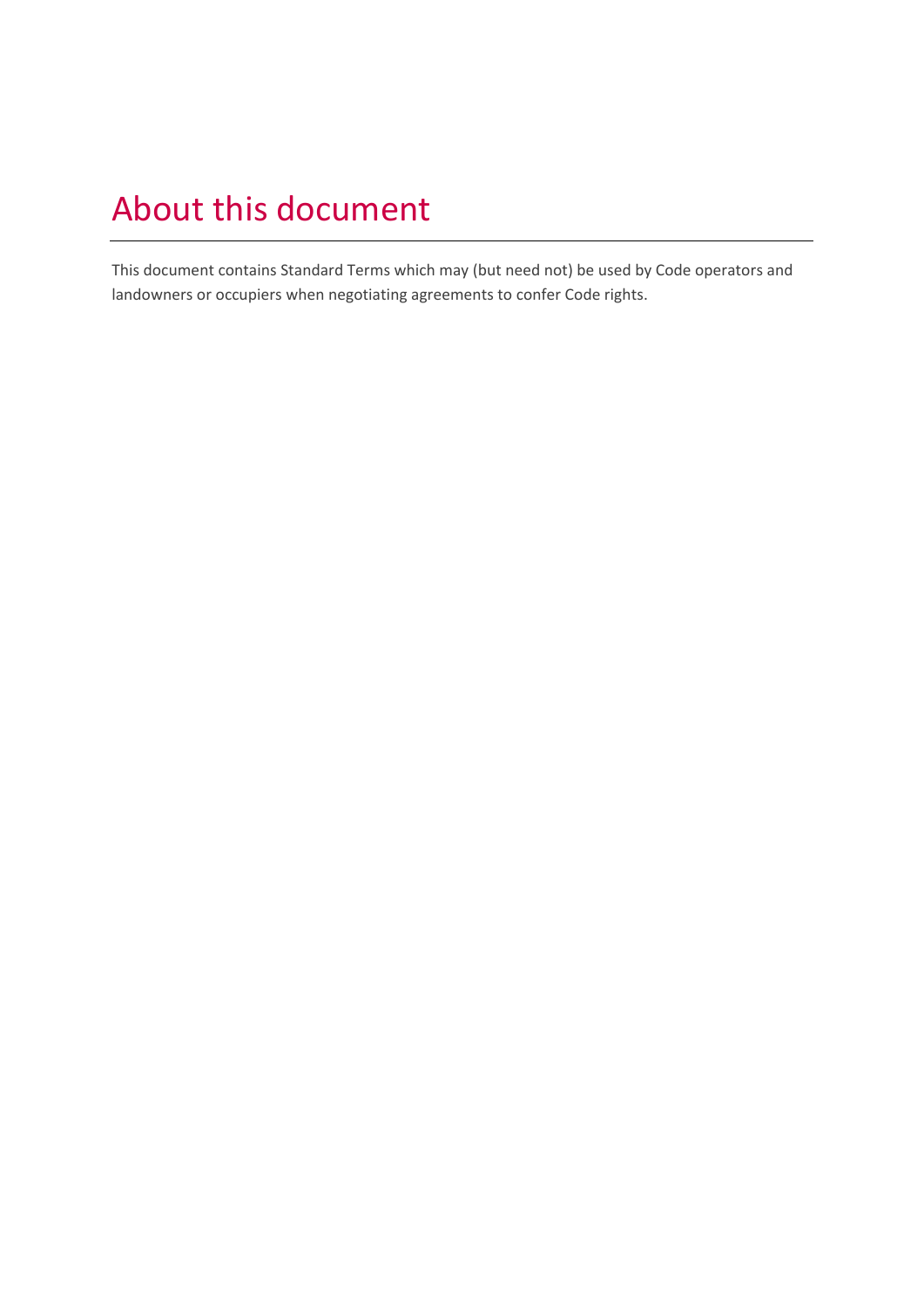# **Contents**

# **Section**

[1. Standard Terms](#page-3-0)

1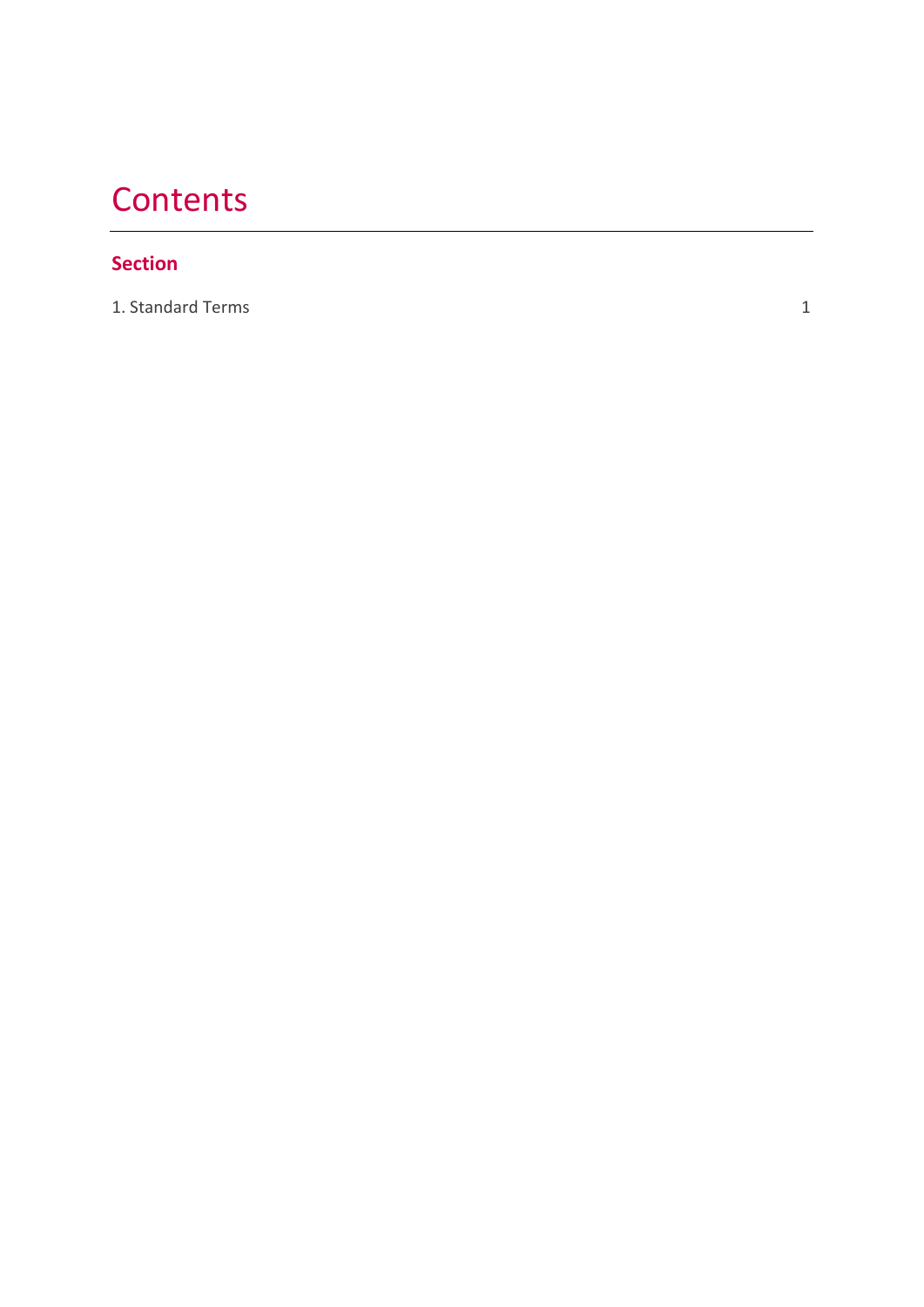# <span id="page-3-0"></span>1. Standard Terms

[Name of Grantor]

and

[Name of Operator]

CODE AGREEMENT

relating to the installation of electronic communications apparatus at [*address*]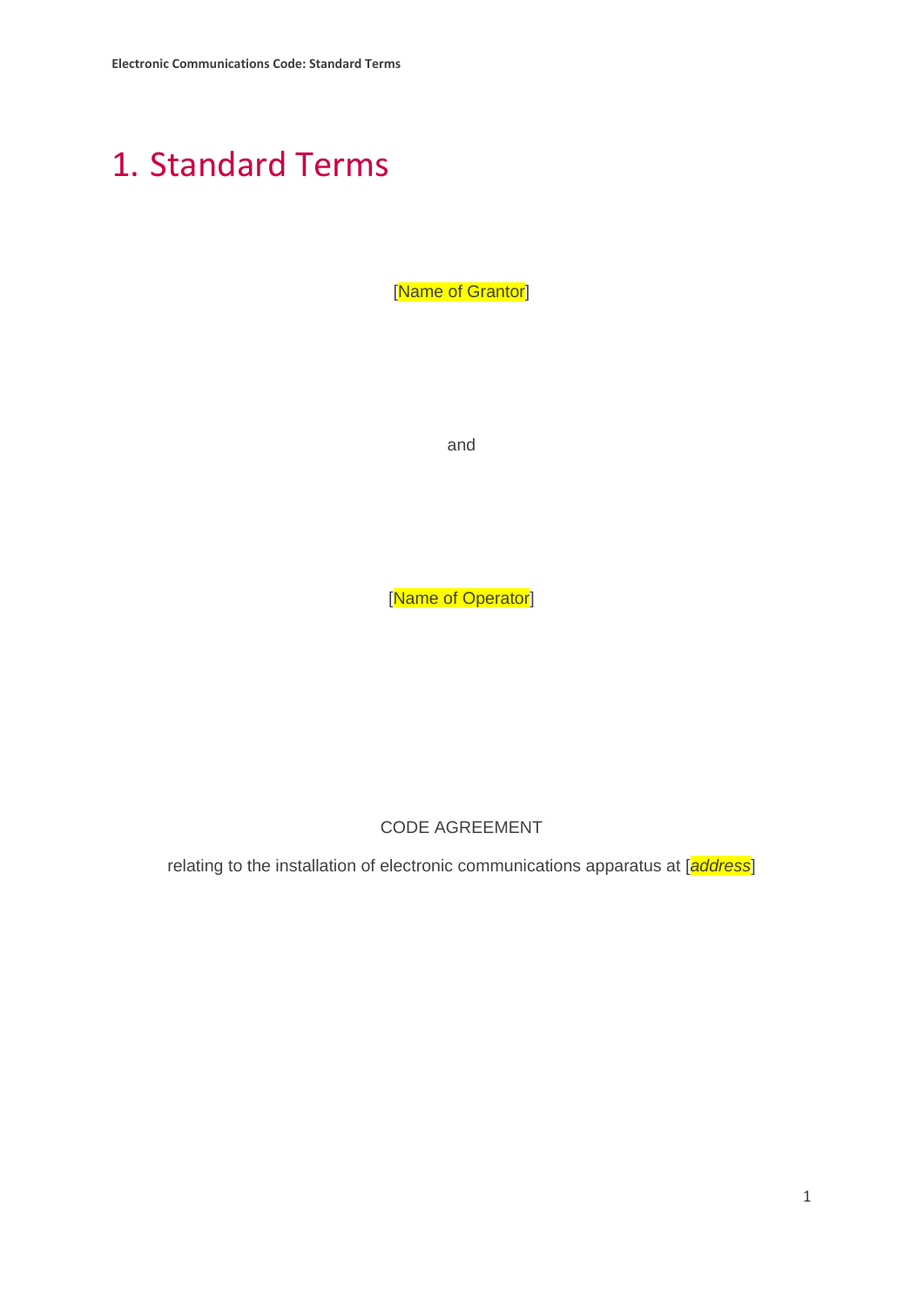# **This Agreement is made on [Insert date] between:**

- i) [Insert name], whose [address/registered office] is at [Insert address] (the "Grantor"); and where applicable, whose Company Registration Number is [insert CRN]; and
- ii) [Insert name], whose registered office is at [Insert address] (the "Operator"), and whose Company Registration Number is [insert CRN].

#### **RECITALS**

- a) The Code (as defined in clause 1) facilitates the deployment of electronic communications apparatus by persons in whose case it is applied.
- b) The Code has been applied to the Operator by virtue of a direction under section 106 of the Communications Act 2003.
- c) The Grantor is the occupier of certain land.
- d) This Agreement is an agreement pursuant to paragraph 9 of Part 2 of the Code. It sets out the contractual basis upon which the Grantor is willing to confer code rights in respect of that land on the Operator.

# **IT IS AGREED AS FOLLOWS:**

#### **1. DEFINITIONS AND INTERPRETATION**

1.1. In this Agreement, the following words shall have the following meanings:

"**Act**" means the Communications Act 2003;

"**Apparatus**" means the Electronic Communications Apparatus described in Schedule 1, and shall be deemed to include any future alterations to or upgrades of the Apparatus that are made in accordance with this Agreement and/or pursuant to the Code;

"**Code**" means the electronic communications code set out at Schedule 3A to the Act;

"**Code Rights**" means the rights set out at clause [2.1];

"**Electronic Communications Apparatus**" shall have the meaning ascribed to that term in paragraph 5 of the Code;

"**Land**" means the land at [insert address] [and marked on the plan attached at Schedule 2];

"**Term**" means the period of time during which this Agreement is in force, which shall be a period starting on [*insert date*] and ending on [*insert date*].

1.2. In this Agreement, unless expressly stated otherwise:

a) a reference to either party includes that party's employees, agents, contractors and subcontractors;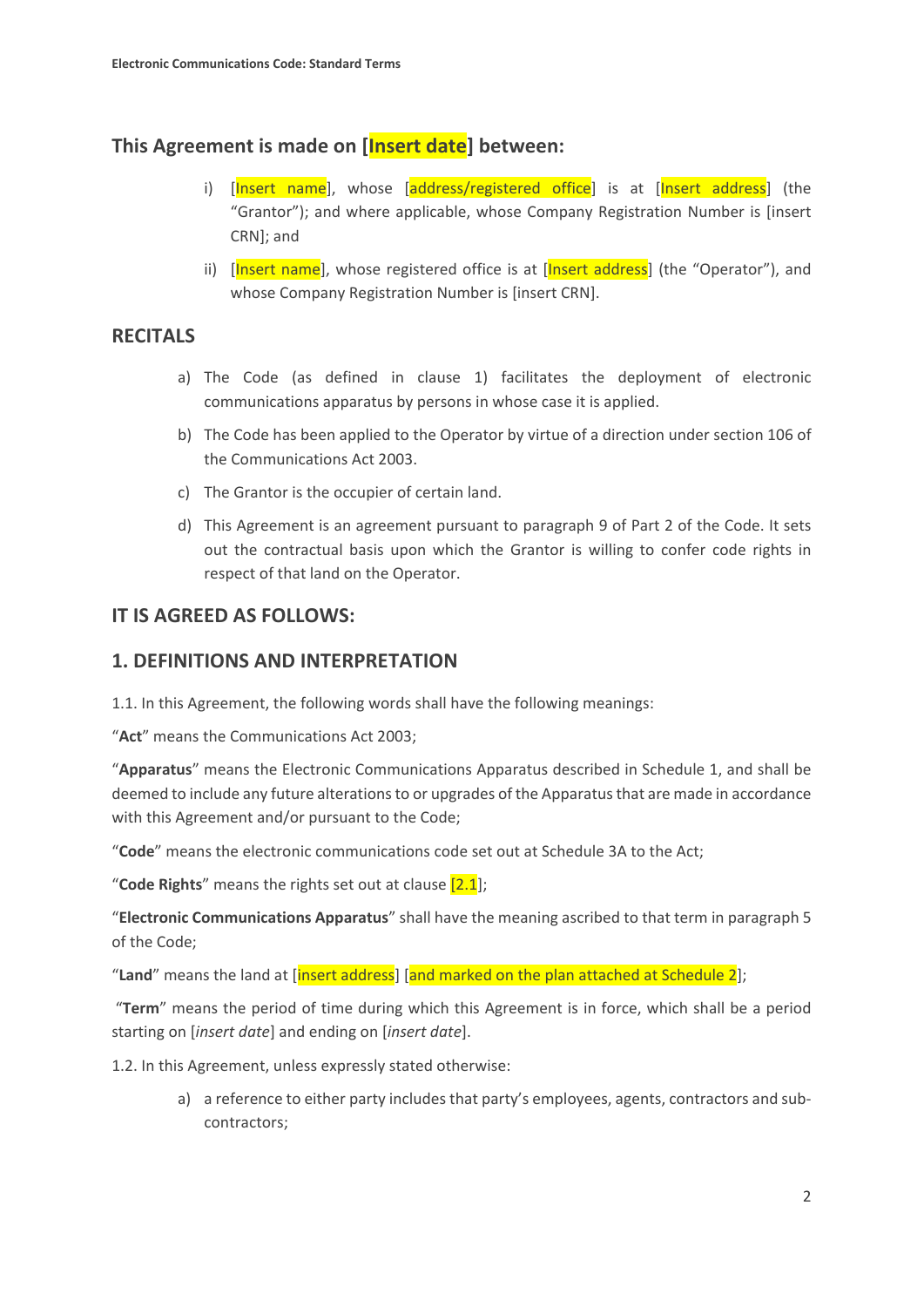- b) a reference to any statute or statutory provision includes that statute or statutory provision as amended, re-enacted, consolidated or replaced;
- c) a reference to a clause or schedule is to the relevant clause or schedule of this Agreement;
- d) words importing the singular shall include the plural, and vice versa.

#### **2. RIGHTS OF THE OPERATOR**

2.1 In consideration of the covenants set out at clause  $\left[4\right]$  of this Agreement [and payment of the sum set out at clause [3]], the Grantor hereby agrees that the Operator shall have the right for the Term:

- a) to install the Apparatus on, under or over the Land;
- b) to keep installed the Apparatus which is on, under or over the Land;
- c) to inspect, maintain, adjust, alter, repair, operate or (subject to clause  $[2.3]$ ) upgrade the Apparatus which is on, under or over the Land;
- d) to carry out any works on the Land for or in connection with the installation of the Apparatus on, under or over the Land [or the installation of Electronic Communications Apparatus elsewhere];
- e) to carry out any works on the Land for or in connection with the maintenance, adjustment, alteration, repair, operation or (subject to clause  $[2.3]$ , the upgrading of the Apparatus which is on, under or over the Land [or any Electronic Communications Apparatus elsewhere];
- f) to enter the Land to inspect, maintain, adjust, alter, repair, operate or (subject to clause)  $[2.3]$ ) upgrade the Apparatus which is on, under or over the Land [or any Electronic Communications Apparatus elsewhere];
- g) to connect the Apparatus to a power supply;
- h) to interfere with or obstruct a means of access to or from the Land (whether or not the Apparatus is on, under or over the Land);
- i) to lop or cut back, or require another person to lop or cut back, any tree or vegetation that interferes or will or may interfere with [any Electronic Communications Apparatus/the Apparatus],

#### (together, the "**Code Rights**").

2.2. Subject to clause  $[2.3]$ , the Operator may also share the use of the Apparatus with another Operator, and carry out any works to the Apparatus to enable that sharing to take place.

2.3. The Operator may only upgrade or share the Apparatus (and exercise the associated rights set out in clauses  $[2.1(e), 2.1(f)$  and  $2.2]$ ) if:

a) any changes to the Apparatus as a result of the upgrading or sharing have no adverse impact, or no more than a minimal adverse impact, on its appearance;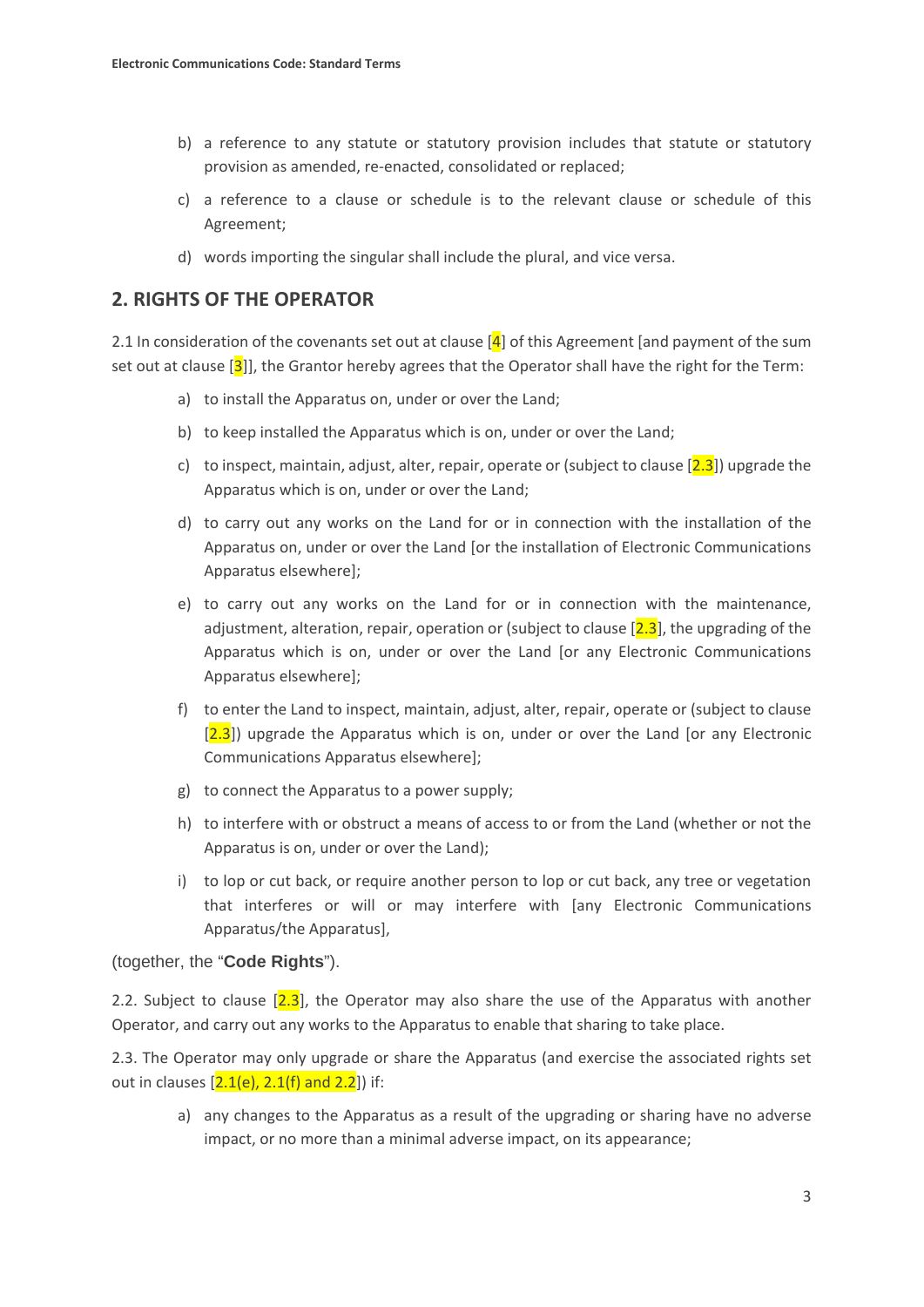- b) the upgrading or sharing does not impose any additional burden on the Grantor, including:
	- i) anything that has an additional adverse effect on the Grantor's enjoyment of the Land; or
	- ii) anything that causes additional loss, damage or expense to the Grantor.

2.4. The right of entry set out in clause  $[2.1(f)]$  may be exercised by the Operator with or without workmen, vehicles (where appropriate), plant equipment or machinery.

#### **3. PAYMENT**

The Operator agrees that it will pay to the Grantor, in respect of this Agreement, the sum of [Insert amount] pounds (£[Insert amount]) [per annum / for the Term].]

#### **4. OPERATOR'S OBLIGATIONS**

4.1. The Operator covenants with the Grantor that it will:

- a) save in the event of an  $[emergency<sup>1</sup>]$  $[emergency<sup>1</sup>]$  $[emergency<sup>1</sup>]$ , give the Grantor not less than seven days' prior written notice of its intention to enter the Land;
- b) in the event of an [emergency], seek to contact the Grantor (which may be by electronic or verbal communication) as soon as reasonably practicable to inform him:
	- i) that the Operator intends to enter the Land, or has entered the Land;
	- ii) why entry is or was required; and
	- iii) when entry took place or is intended to take place.
- c) otherwise exercise its right to enter the land in accordance with the access arrangements set out in Schedule  $[3]$  to this Agreement;
- d) exercise its Code Rights in a proper and workmanlike manner taking all reasonable precautions to avoid obstructions to, or interference with, the use of the Land or any adjoining land and so as to cause as little damage, nuisance and inconvenience as possible to the Grantor and any occupiers of any adjoining land;
- e) do as little physical damage as is reasonably practicable in exercising its Code Rights and, as soon as reasonably practicable, make good to the reasonable satisfaction of the Grantor all resulting damage caused to the Land or any adjoining land;
- f) exercise its Code Rights and use and operate the Apparatus in accordance with all applicable legislation;
- g) obtain and maintain in force any necessary consents for the installation and retention of the Apparatus, provide evidence of any such consents upon demand to the Grantor and carry out all works in accordance with such consents;

**.** 

<span id="page-6-0"></span><sup>&</sup>lt;sup>1</sup> The parties may wish to define what constitutes an "emergency".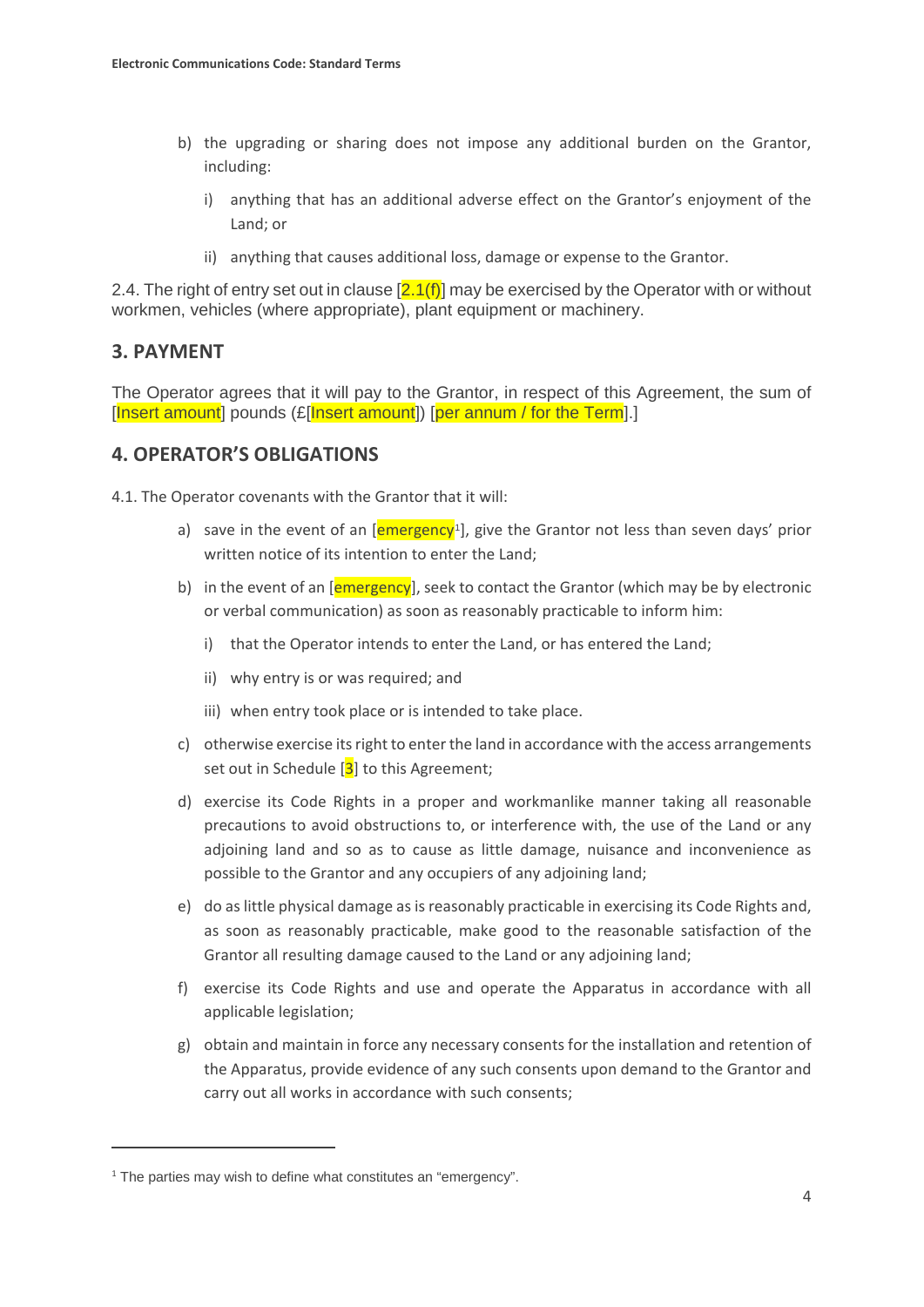- h) maintain and keep the Apparatus in good repair and condition and so as not to be a danger to the Grantor, its employees or property, or the occupiers or any adjoining land;
- i) pay all rates or other charges that may be levied in respect of the Apparatus or the exercise of its Code Rights; and
- j) maintain insurance with a reputable insurance company against any liability to the public or other third party liability in connection with any injury, death, loss or damage to any persons or property belonging to any third party arising out of the exercise by the Operator of the rights granted under this Agreement, and provide details of such insurance and evidence that it is in force to the Grantor upon reasonable request.

#### **5. THE GRANTOR'S OBLIGATIONS**

5.1. The Grantor agrees that it will:

- a) not build or place anything on the Land, or permit any third party to do the same, that makes it more difficult for the Operator to access the Apparatus, or which might interfere with the Apparatus, without the Operator's express written consent (which should not be unreasonably withheld);
- b) not cause damage to or interfere with the Apparatus or its operation and not permit any third party to do the same; and
- c) give reasonable prior written notice to the Operator of any action that it intends to take that would or might affect the continuous operation of the Apparatus, including (but not limited to) causing an interruption to any power supply to which the Apparatus is connected.

# **6. OWNERSHIP OF THE APPARATUS**

The Apparatus shall remain the absolute property of the Operator at all times.

# **7. GENERAL**

7.1. It is agreed that no relationship of landlord and tenant is created by this Agreement between the Grantor and the Operator.

7.2. This Agreement will not apply to any part of the Land which is or (from the date of such adoption) becomes adopted as highway maintainable at the public expense.

7.3. In the event of any inconsistency between this Agreement and any provision of the Code, the Code will prevail.

#### **8. INDEMNITY FOR THIRD PARTY CLAIMS**

8.1. The Operator will indemnify the Grantor up to a maximum of  $[£1$  million / $£3$  million / $£5$  million] [per annum / in aggregate in respect of a claim or series of claims arising from the same incident] against any third party actions, claims, costs, proceedings or demands ("Third Party Claim") arising as a result of any act or omission by the Operator in exercising its rights under this Agreement, except to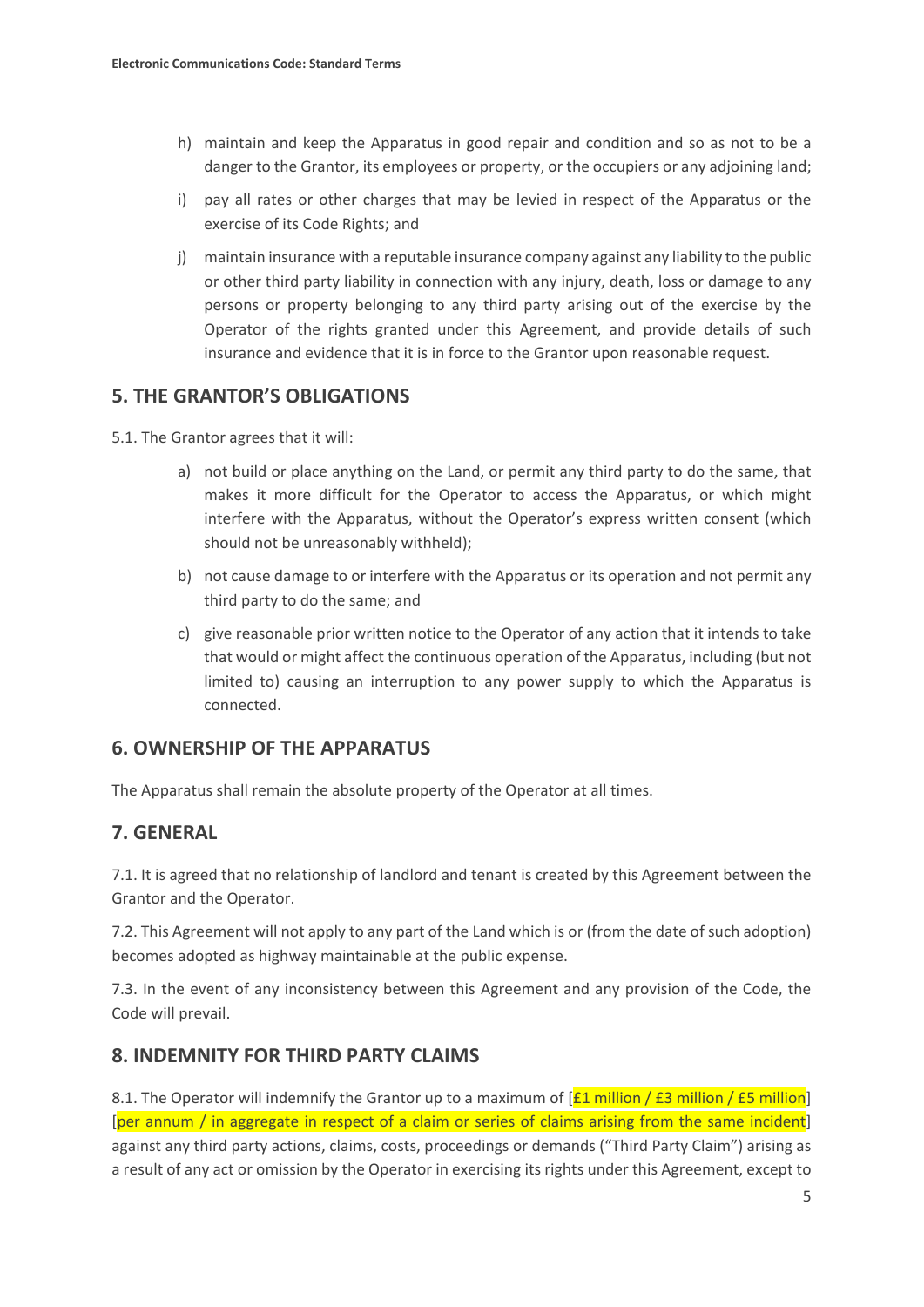the extent that the Grantor's acts or omissions have caused or contributed to any such Third Party Claim and provided that:

- a) the Grantor shall as soon as reasonably practicable give notice in writing to the Operator of any Third Party Claim brought, made or threatened against the Grantor;
- b) the Grantor shall not compromise or settle such Third Party Claim without the express written consent of the Operator (which shall not be unreasonably withheld or delayed);
- c) the Grantor shall permit the Operator to defend any Third Party Claim in the name of the Grantor at the expense of the Operator.

# **9. LIMITATION OF LIABILITY**

9.1. Nothing in this Agreement limits or excludes the liability of either party:

- a) for death or personal injury resulting from its negligence;
- b) for any damage or liability incurred as a result of fraud or fraudulent misrepresentation by that party; or
- c) where or to the extent that it is otherwise prohibited by law.

9.2. Subject to clause  $[9.1]$ , the Operator's liability under this Agreement to the Grantor shall be limited to the sum of  $[Insert amount]$  pounds ( $E[Insert amount]$ ) [per annum/in aggregate]. This limitation of liability shall not apply to the indemnity granted under clause  $[8.1]$ .

9.3. Subject to clause  $[9.1]$ , the Grantor's liability under this Agreement to the Operator shall be limited to the sum of [Insert amount] pounds (£[Insert amount]) [per annum/in aggregate in respect of a claim or series of claims arising from the same incident.

# **10. TERMINATION**

 $\overline{a}$ 

The Grantor may terminate this Agreement<sup>[2](#page-8-0)</sup> by giving the Operator  $[\text{thirty} (30)]$  days' notice in writing if:

- a) the Operator is in [material/substantial] breach of any of its obligations under this Agreement and:
	- i) the breach is incapable of remedy; or
	- ii) the Operator has failed to remedy the breach within [thirty (30)] days] after the Grantor notifies the Operator of the breach;
- b) the Operator has persistently delayed making payments due to the Grantor under the terms of this Agreement;

<span id="page-8-0"></span><sup>&</sup>lt;sup>2</sup> Please note that, if the Grantor exercises any of these termination rights, the agreement will nevertheless continue under paragraph 29 of the Code, unless the Grantor also gives 18 months' notice to terminate under paragraph 30 of the Code.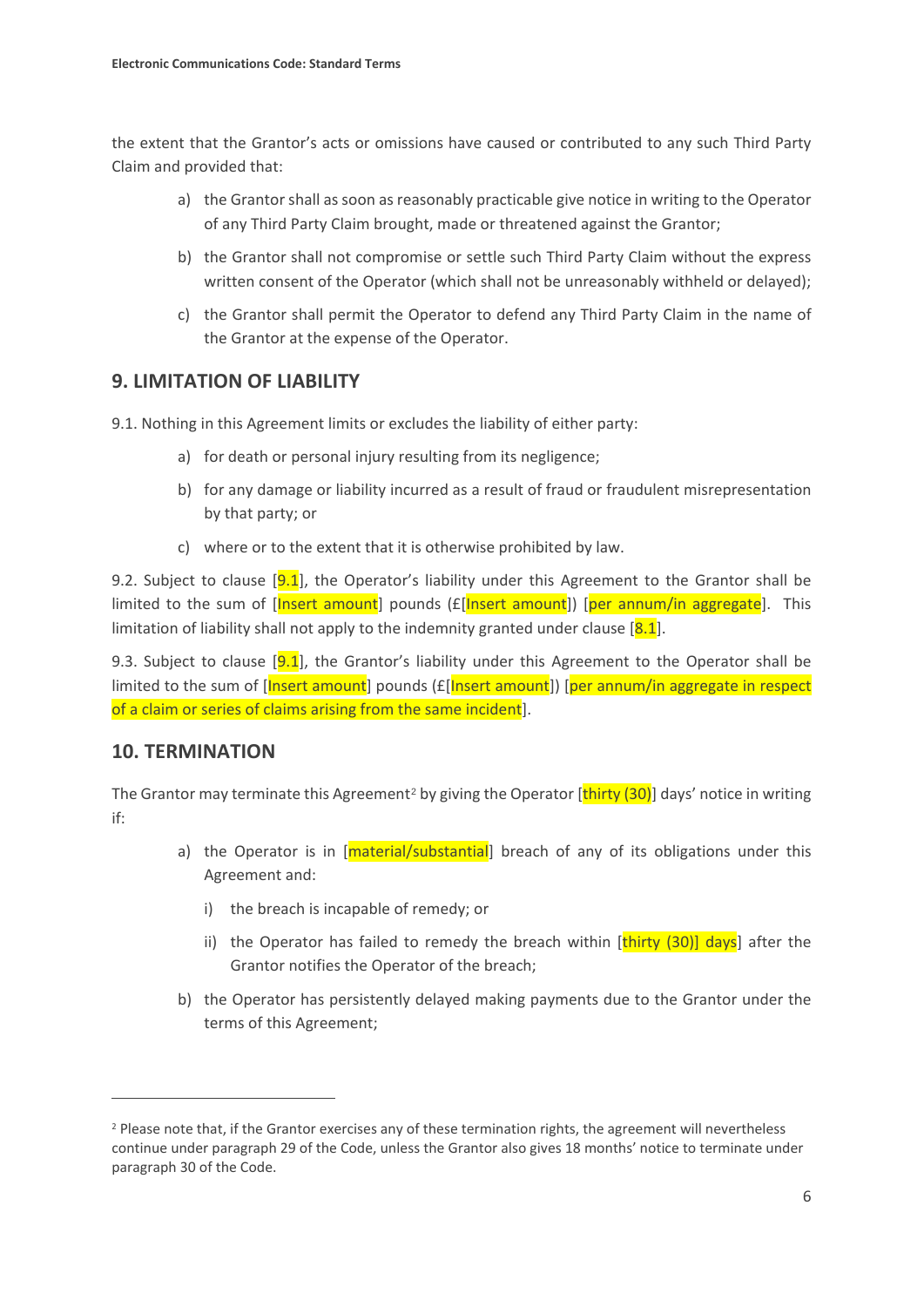- c) the Grantor intends to redevelop all or part of the Land or any neighbouring land, and could not reasonably do so unless this Agreement comes to an end; or
- d) both:
	- i) the prejudice caused to the Grantor by the continuation of the Agreement is incapable of being adequately compensated by money; and
	- ii) the public benefit likely to result from the continuation of the Agreement does not outweigh the prejudice to the Grantor.

10.3. The Operator may terminate this Agreement by giving the Grantor [x days / months] notice in writing.

10.4. On termination of this Agreement (except where the Agreement continues in accordance with paragraph 29(2) of the Code), the Operator will as soon as reasonably practicable remove the Apparatus from the Land and make good any damage to the Land caused by its removal to the reasonable satisfaction of the Grantor.

# **11. ASSIGNMENT/ASSIGNATION**

11.1. The Operator may assign this Agreement to another Operator who will be bound by its terms with effect from the date of the assignment.

11.2. The Operator will not be liable for any breach of this Agreement occurring on or after the date of the assignment if:

- a) the Grantor is given written notice of the name of the Operator assignee and its address for the purposes of clause  $[15.2]$ ; and
- b) that notice was given prior to the breach occurring.

# **12. CONTRACTS (RIGHTS OF THIRD PARTIES) ACT**

Unless expressly stated, nothing in this Agreement will create any rights in favour of any person pursuant to the Contracts (Rights of Third Parties) Act 1999.

# **13. ENTIRE AGREEMENT**

This Agreement is the entire agreement between the Grantor and the Operator relating to the Apparatus at the Land.

# **14. SEVERANCE**

Each provision of this Agreement will be construed as a separate provision and if one or more of them is considered illegal, invalid or unenforceable then that provision will be deemed deleted but the enforceability of the remainder of this Agreement will not be affected.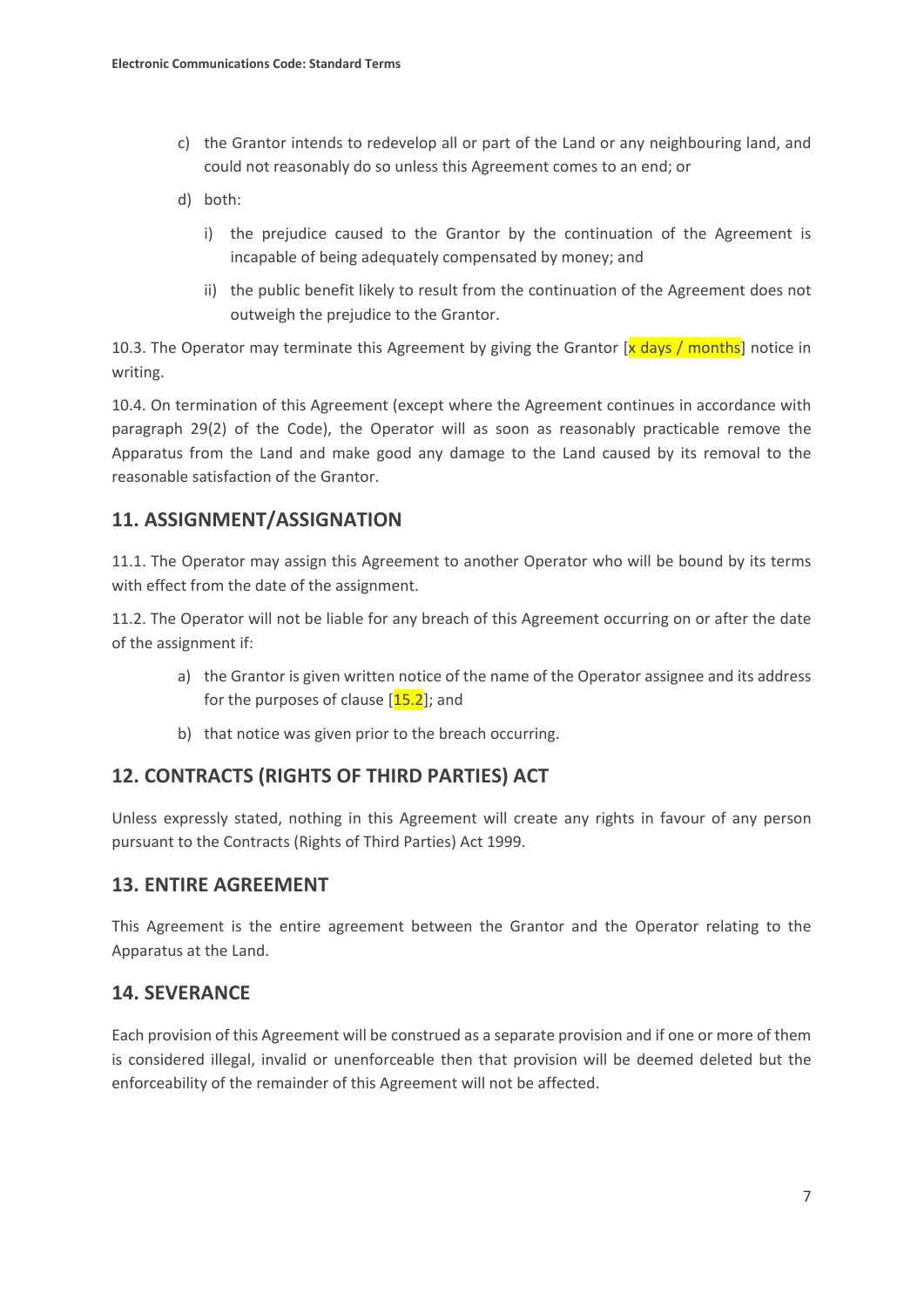# **15. NOTICES**

15.1. Any notice given under this Agreement must be in writing and signed by or on behalf of the person giving it.[3](#page-10-0)

15.2. Any such notice will be deemed to have been given if it is personally delivered or sent by registered, recorded or first class post, and (in each case) addressed:

- a) to the Grantor at
- b) [insert address]
- c) [marked for the attention of [insert name]]
- d) to the Operator at:
- e) [insert address]
- f) [marked for the attention of [insert name]]

15.3. Following the execution of this Agreement, either party may amend its address for the purposes of clause  $[15.2]$  by notice to the other party.

15.4. Each party agrees that the address set out in clause [15.2] (as it may be subsequently amended under clause  $[15.3]$ ) will also constitute their address for service for the purposes of paragraph 87(2)(a) of the Code.

# **16. MEDIATION**

 $\overline{a}$ 

16.1. If any dispute arises in connection with this agreement, the parties may agree to enter into mediation in good faith to settle such a dispute and will do so in accordance with the [Centre for Effective Dispute Resolution ("CEDR") Model Mediation Procedure. To initiate the mediation a party must give notice in writing ("ADR notice") to the other party to the dispute, referring the dispute to mediation. A copy of the referral should be sent to [CEDR]. Unless otherwise agreed between the parties, the mediator will be nominated by  $[CEDR]$  within  $[14]$  days of notice of the dispute.

16.2. Unless otherwise agreed, the mediation will start not later than  $\left[28\right]$  days after the date of the ADR notice. [The commencement of a mediation will not prevent the parties commencing or continuing court proceedings]

16.3. [No party may commence any court proceedings in relation to any dispute arising out of this agreement until it has attempted to settle the dispute by mediation and either the mediation has terminated or the other party has failed to participate in the mediation, provided that the right to issue proceedings is not prejudiced by a delay].

<span id="page-10-0"></span><sup>&</sup>lt;sup>3</sup> In addition, please also have regard to paragraphs 88 and 89 of the Code which apply to notices given by operators and by persons other than operators under paragraphs of the Code.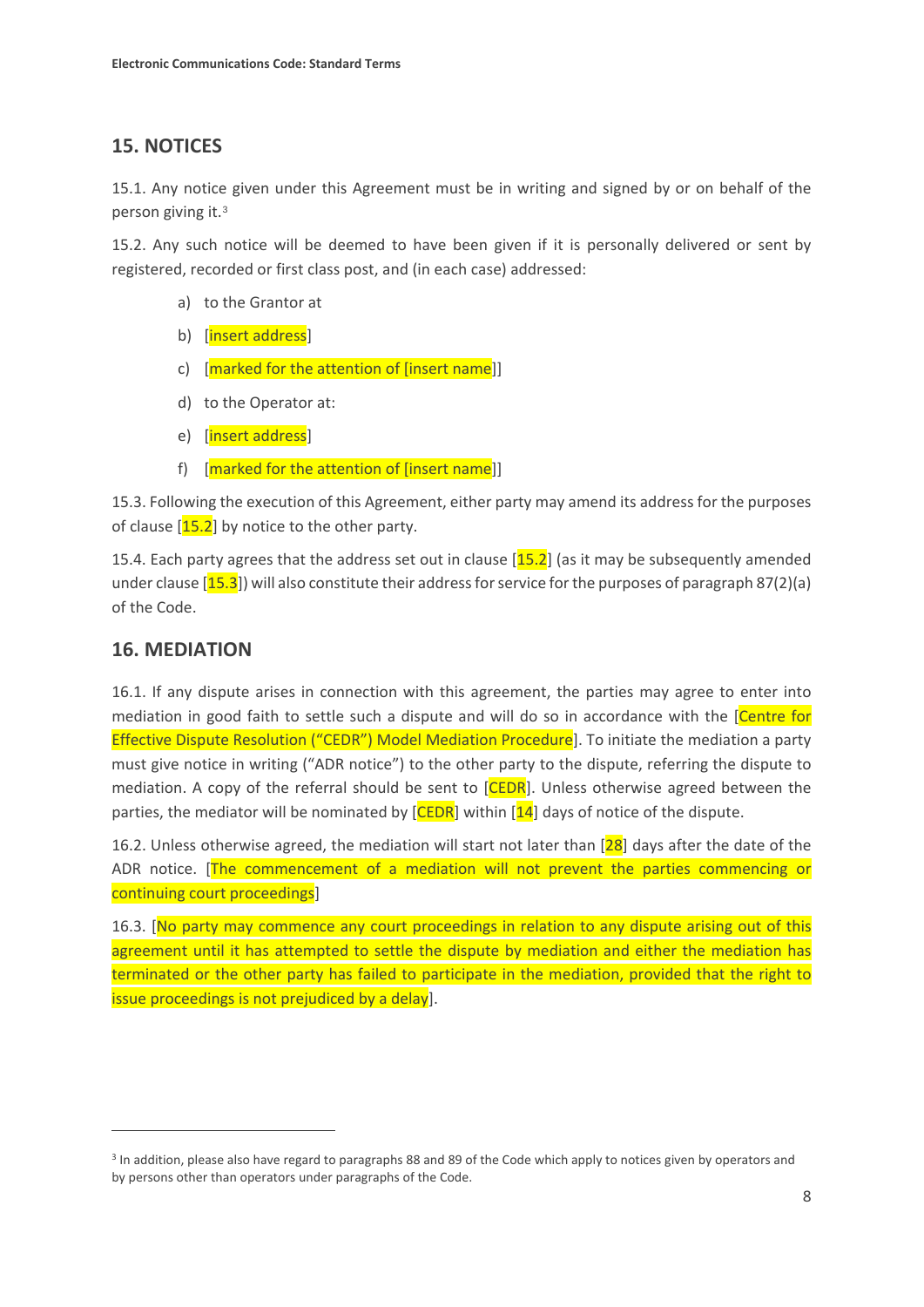### **17. GOVERNING LAW AND JURISDICTION**

17.1. This agreement is governed by, and shall be construed in accordance with, the laws of England and Wales/Scotland/Northern Ireland.

17.2. [Subject to clause 16] the parties agree to submit to the exclusive jurisdiction of the [courts of England/sheriff in Scotland/county courts of Northern Ireland] as regards any disputes or claims arising out of this Agreement.[4](#page-11-0)

| Signed for and on behalf of [Grantor] by: |           |
|-------------------------------------------|-----------|
|                                           | Signature |
|                                           | Name      |
|                                           | Date      |
| Signed for an on behalf of [Operator] by: |           |
|                                           | Signature |
|                                           | Name      |
|                                           | Date      |
|                                           |           |

 $\overline{a}$ 

<span id="page-11-0"></span><sup>4</sup> Please note paragraph 95 of the Code which provides the Secretary of State with the power to confer jurisdiction on tribunals other than the county court in England and Wales, the sheriff court in Scotland and a county court in Northern Ireland.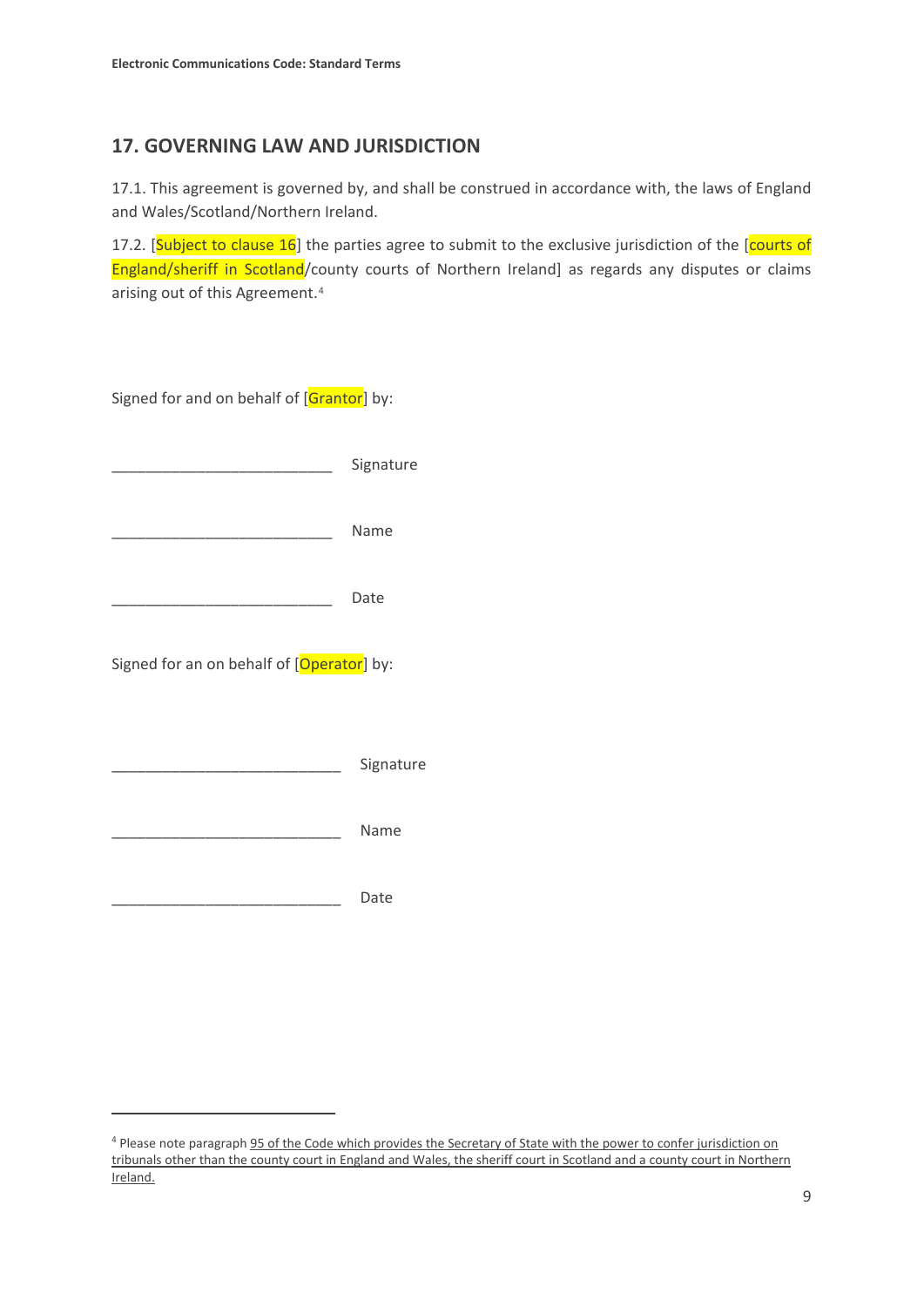# **SCHEDULE 1 THE APPARATUS**

[Insert description of the electronic communications apparatus to be installed]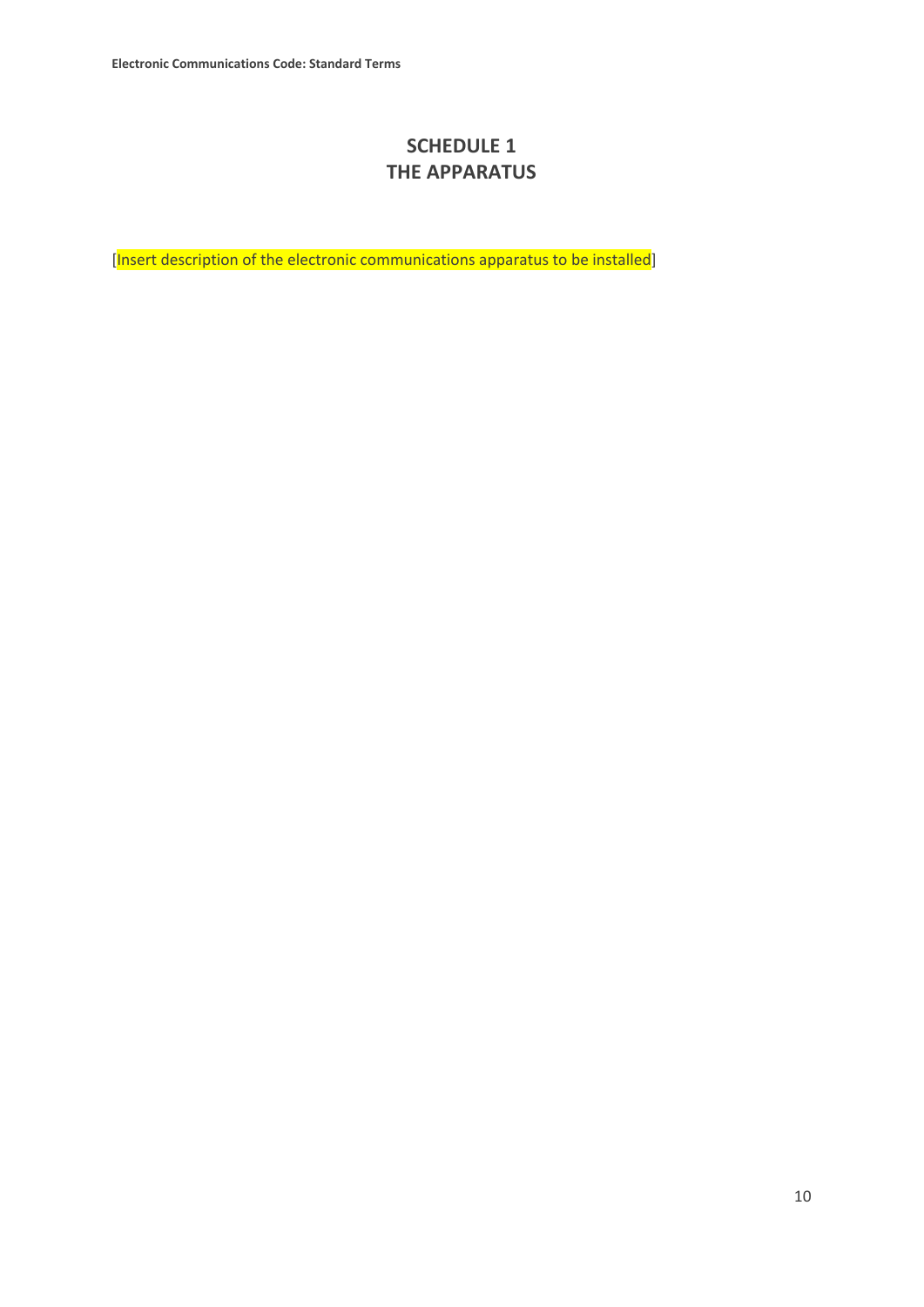# **[SCHEDULE 2**

**THE LAND]**

[Insert plan showing location of the Land]